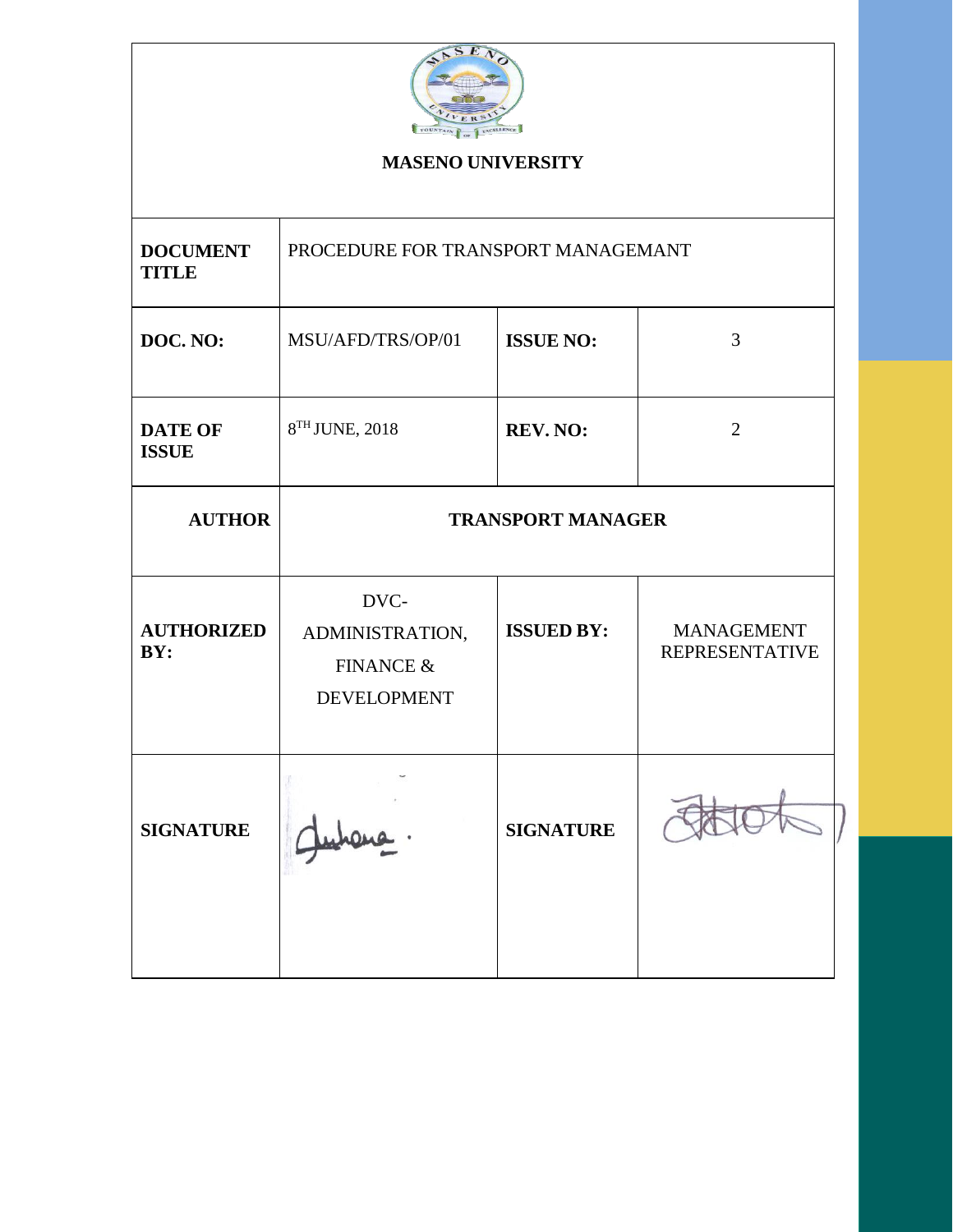| <b>DOCUMENT TITLE</b> | PROCEDURE FOR TRANSPORT MANAGEMENT |                  |  |
|-----------------------|------------------------------------|------------------|--|
| DOC. NO.              | MSU/AFD/TRS/OP/01                  | <b>ISSUE NO.</b> |  |
| <b>DATE OF ISSUE</b>  | 8 <sup>TH</sup> JUNE, 2018         | REV. NO.         |  |

# **0.1 DOCUMENT CHANGES**

| #              | Date                       | <b>Details of Change</b>   |                                                                                                                                                                                                                        | <b>Authorization</b> |
|----------------|----------------------------|----------------------------|------------------------------------------------------------------------------------------------------------------------------------------------------------------------------------------------------------------------|----------------------|
|                | $(dd\text{-}mm\text{-}yy)$ | Page                       | Clause/sub clause                                                                                                                                                                                                      | Title                |
| 1              | 08/06/2018                 | 1                          | Inclusion of author, title and issuance by<br>MR and change of Document number                                                                                                                                         | DVC AFD              |
| $\overline{2}$ | 08/06/2018                 | $\overline{2}$<br>and<br>3 | Clause 0.2 reviewed to state the<br>procedure shall be available on<br>the University website<br>1. Omission of title<br>3.1 and 3.8 Reference to ISO<br>9001:2015 Standard<br>and<br>MSU/VC/MR/OP/01<br>respectively. | <b>DVC AFD</b>       |
| 3              | 08/06/2018                 | 3 and 4                    | 6.0 Exclusion of Plant Services from<br><b>Transport Department</b>                                                                                                                                                    | <b>DVC AFD</b>       |
| 4              | 08/06/2018                 | $2 - 4$                    | Rearrangement of clauses as a result of<br>omission of title and Plant Services                                                                                                                                        | <b>DVC AFD</b>       |
| 5              | 08/06/2018                 | All                        | Change of font type and size                                                                                                                                                                                           | <b>DVC AFD</b>       |

## **0.2 DOCUMENT DISTRIBUTION**

Documents shall be available on the Maseno University website for authorized users.

## **1. PURPOSE:**

To provide effective and efficient transport services to University students and staff.

## **2. SCOPE:**

The procedure shall cover provision of transport services, repairs, maintenance, procurement, disposal and replacement of all University vehicles.

## **3. REFERENCES**

- 3.1 ISO 9001-2015: Quality Management System requirement.
- 3.2 Maseno University Quality Manual
- 3.3 Maseno University Transport Policy
- 3.4 Public Procurement and Disposal Act 2015
- 3.5 Highway Code
- 3.6 National Transport and Safety Authority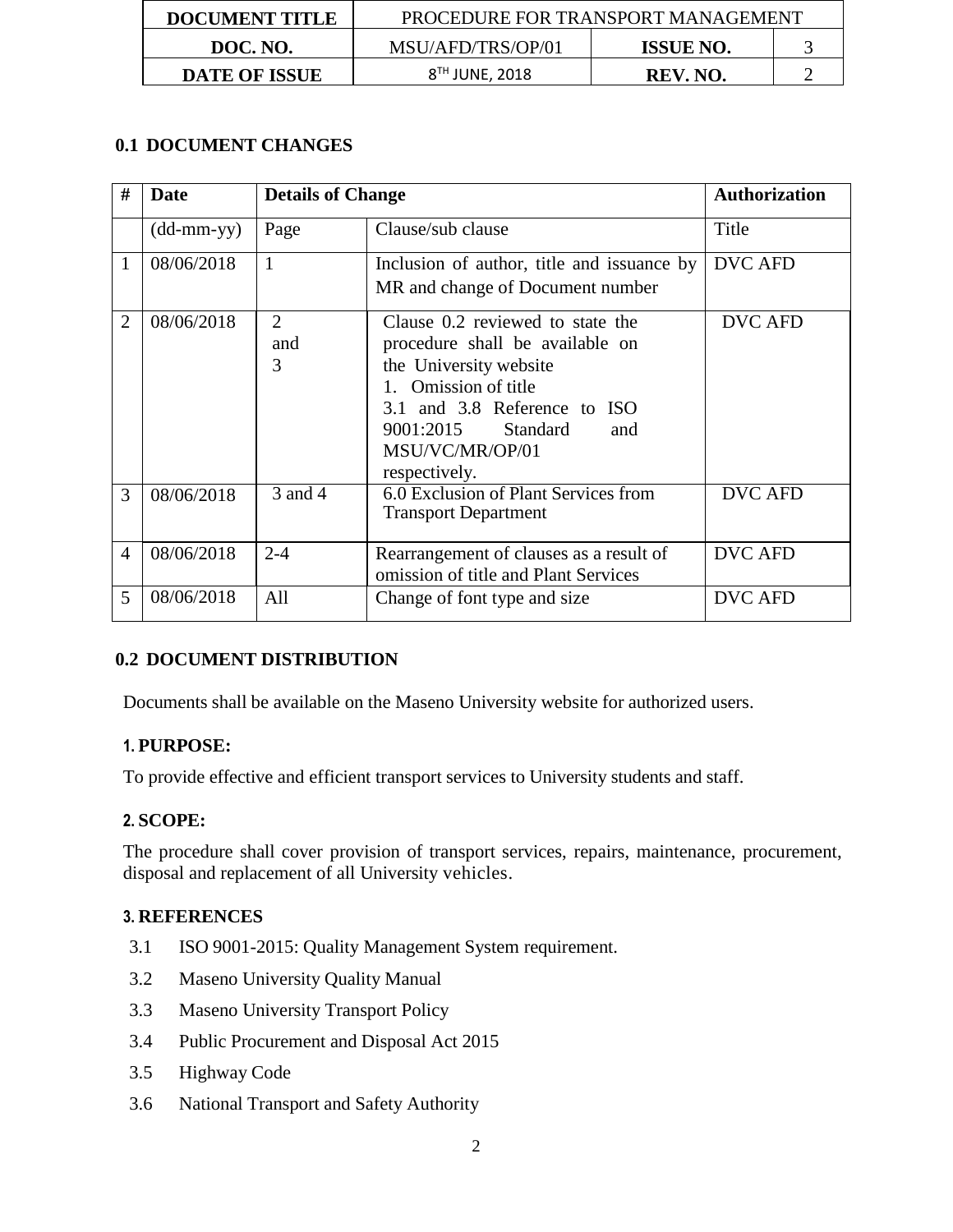| <b>DOCUMENT TITLE</b> | PROCEDURE FOR TRANSPORT MANAGEMENT |                  |  |
|-----------------------|------------------------------------|------------------|--|
| DOC. NO.              | MSU/AFD/TRS/OP/01                  | <b>ISSUE NO.</b> |  |
| <b>DATE OF ISSUE</b>  | 8 <sup>TH</sup> JUNE, 2018         | REV. NO.         |  |

- 3.7 Traffic Laws of Kenya
- 3.8 MSU/VC/MR/OP/01
- 3.9 Motor Vehicle Parts Catalogue
- 3.10 Government Vehicle Check Unit Rules and Regulations
- 3.11 Industrial Health and Safety

### **4. TERMS (DEFINITIONS)**

The following terms shall apply in addition to those already defined in the Maseno University Quality Manual.

| 4.1 | VC-         | Vice Chancellor                                               |
|-----|-------------|---------------------------------------------------------------|
| 4.2 | DVC, AFD    | Deputy Vice Chancellor, Administration, Finance & Development |
| 4.3 | <b>RACS</b> | Registrar, Administration and Central Services                |
| 4.4 | TM          | <b>Transport Manager</b>                                      |
| 4.5 | <b>TOO</b>  | <b>Transport Operations Officer</b>                           |
| 4.6 | WF          | Workshop Foreman                                              |
| 4.7 | TP          | <b>Traffic Police</b>                                         |
| 4.8 | <b>NTSA</b> | National Transport and Safety Authority                       |

### **5. RESPONSIBILITIES**

**Transport Manager** shall be responsible for effective implementation of this procedure.

## **6. METHOD**

#### **6.1. Provision of Transport Services**

- 6.1.1 TM shall ensure that all the vehicles are compliant with all Government regulations including insurance and inspection by NTSA yearly.
- 6.1.2 TM shall ensure that transport requisition forms are available on the University Website.
- 6.1.3 TOO shall receive duly filled-in transport requisition forms and carry out costing.
- 6.1.4 TM shall forward the form(s) to the Registrar Administration and Central Services for approval.
- 6.1.5 The TM shall allocate suitable vehicle and driver upon approval.
- 6.1.6 TOO/WF shall ensure that the driver(s) and mechanic(s) confirms the road worthiness of the vehicles, ensure that the vehicles are clean and fitted with seatbelts, fire extinguishers, toolbox, and first aid kit and have a spare tyre before going on a trip.
- 6.1.7 The driver will fill in Vehicle daily inspection form at the transport sentry box.
- 6.1.8 The driver shall pick a trip ticket form from the TOO to fill in the daily activities and mileage covered.
- 6.1.9 The drivers shall drive customer(s) in accordance with the information on